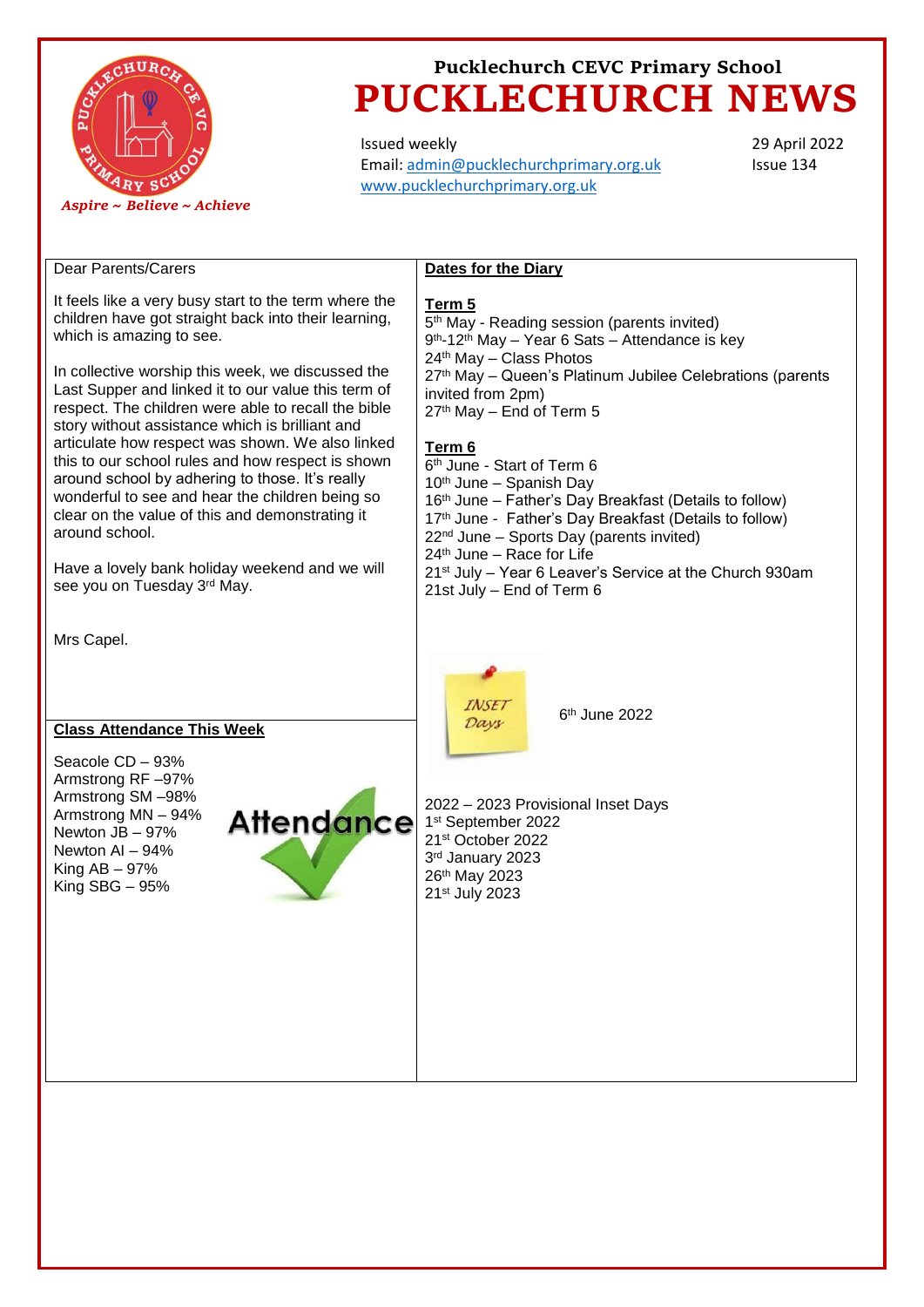

## **Pucklechurch CEVC Primary School PUCKLECHURCH NEWS**

Issued weekly Email: [admin@pucklechurchprimary.org.uk](mailto:admin@pucklechurchprimary.org.uk) [www.pucklechurchprimary.org.uk](http://www.pucklechurchprimary.org.uk/)

29 April 2022 Issue 134

|                                                                                                                                                                                           |       | <b>Reading</b>                                                                                                                                                | <b>TimesTables Rockstars!</b>                                                                                                                                                                                                                |                                                       |  |
|-------------------------------------------------------------------------------------------------------------------------------------------------------------------------------------------|-------|---------------------------------------------------------------------------------------------------------------------------------------------------------------|----------------------------------------------------------------------------------------------------------------------------------------------------------------------------------------------------------------------------------------------|-------------------------------------------------------|--|
|                                                                                                                                                                                           |       | Seacole CD - 52%<br>Armstrong RF-47%<br>Armstrong SM - 71%<br>Armstrong MN - 81%<br>Newton JB - 64%<br>Newton GJ - 90%<br>King $AB - 93%$<br>King $SBG - 83%$ | Well done to our Pucklechurch Top Rockers<br>this week! These 3 students have accessed<br>TT Rockstars the most out of everyone in<br>the whole school this week.<br>1. Sebastian (King AB)<br>2. Ellie-May (King SBG)<br>3. Ben (Newton AI) |                                                       |  |
| Well done to King AB with a score of 93%. Can any<br>other year groups meet our target of 90% next<br>week? Do not forget that reading regularly is part of<br>our homework expectations. |       |                                                                                                                                                               | Our most improved rockers of this week are:<br>1. Isaac (King SBG)<br>Archie (Newton AI)<br>2.<br>Emily (Newton AI)<br>3.                                                                                                                    |                                                       |  |
| <b>Inter-House Cricket Competition Results:</b>                                                                                                                                           |       | <b>PE Timetable</b>                                                                                                                                           |                                                                                                                                                                                                                                              |                                                       |  |
| As you know, at the end of term we held cricket<br>contests and can finally reveal the results.                                                                                           |       | Please find below confirmation of your child's PE days.                                                                                                       |                                                                                                                                                                                                                                              |                                                       |  |
| Games were                                                                                                                                                                                |       |                                                                                                                                                               |                                                                                                                                                                                                                                              | Please ensure children are coming in wearing PE kits. |  |
| played in great                                                                                                                                                                           |       |                                                                                                                                                               |                                                                                                                                                                                                                                              | They should be wearing red tops and black bottoms in  |  |
| spirits and thanks                                                                                                                                                                        |       |                                                                                                                                                               | line with our uniform.                                                                                                                                                                                                                       |                                                       |  |
| again to                                                                                                                                                                                  |       |                                                                                                                                                               | Monday                                                                                                                                                                                                                                       | Newton AI/JB (Y3/4)                                   |  |
| Gloucestershire                                                                                                                                                                           |       |                                                                                                                                                               |                                                                                                                                                                                                                                              | Armstrong SM/MN (Y2)                                  |  |
| <b>Cricket Foundation</b>                                                                                                                                                                 |       |                                                                                                                                                               | Tuesday                                                                                                                                                                                                                                      | Armstrong RF (Y1)                                     |  |
| for their support in                                                                                                                                                                      |       |                                                                                                                                                               |                                                                                                                                                                                                                                              | Seacole (YR)                                          |  |
| delivering the                                                                                                                                                                            |       |                                                                                                                                                               | Wednesday                                                                                                                                                                                                                                    | King AB/SBG (Y5/6)                                    |  |
| coaching                                                                                                                                                                                  |       |                                                                                                                                                               |                                                                                                                                                                                                                                              | Armstrong MN/SM (Y2)                                  |  |
| throughout the term and the competition. We look<br>forward to welcoming them back during sports                                                                                          |       | Thursday                                                                                                                                                      | Newton JB/AI (Y3/4)                                                                                                                                                                                                                          |                                                       |  |
|                                                                                                                                                                                           |       |                                                                                                                                                               | Armstrong RF (Y1)                                                                                                                                                                                                                            |                                                       |  |
| week.                                                                                                                                                                                     |       |                                                                                                                                                               | Friday                                                                                                                                                                                                                                       | King AB/SBG (Y5/6)                                    |  |
| 5-8 and 8-11 year olds specifically.<br>https://www.ecb.co.uk/play/<br>Now for the results:                                                                                               |       | If you are interested in cricket in your community,<br>All Stars Cricket and Dynamos Cricket are aimed at                                                     |                                                                                                                                                                                                                                              |                                                       |  |
| House                                                                                                                                                                                     | Score |                                                                                                                                                               |                                                                                                                                                                                                                                              |                                                       |  |
| China                                                                                                                                                                                     | 244   |                                                                                                                                                               |                                                                                                                                                                                                                                              |                                                       |  |
| <b>Brazil</b>                                                                                                                                                                             | 328   |                                                                                                                                                               |                                                                                                                                                                                                                                              |                                                       |  |
| <b>USA</b>                                                                                                                                                                                | 289   |                                                                                                                                                               |                                                                                                                                                                                                                                              |                                                       |  |
| Australia                                                                                                                                                                                 | 239   |                                                                                                                                                               |                                                                                                                                                                                                                                              |                                                       |  |
| <b>Congratulations to Brazil!</b>                                                                                                                                                         |       |                                                                                                                                                               |                                                                                                                                                                                                                                              |                                                       |  |